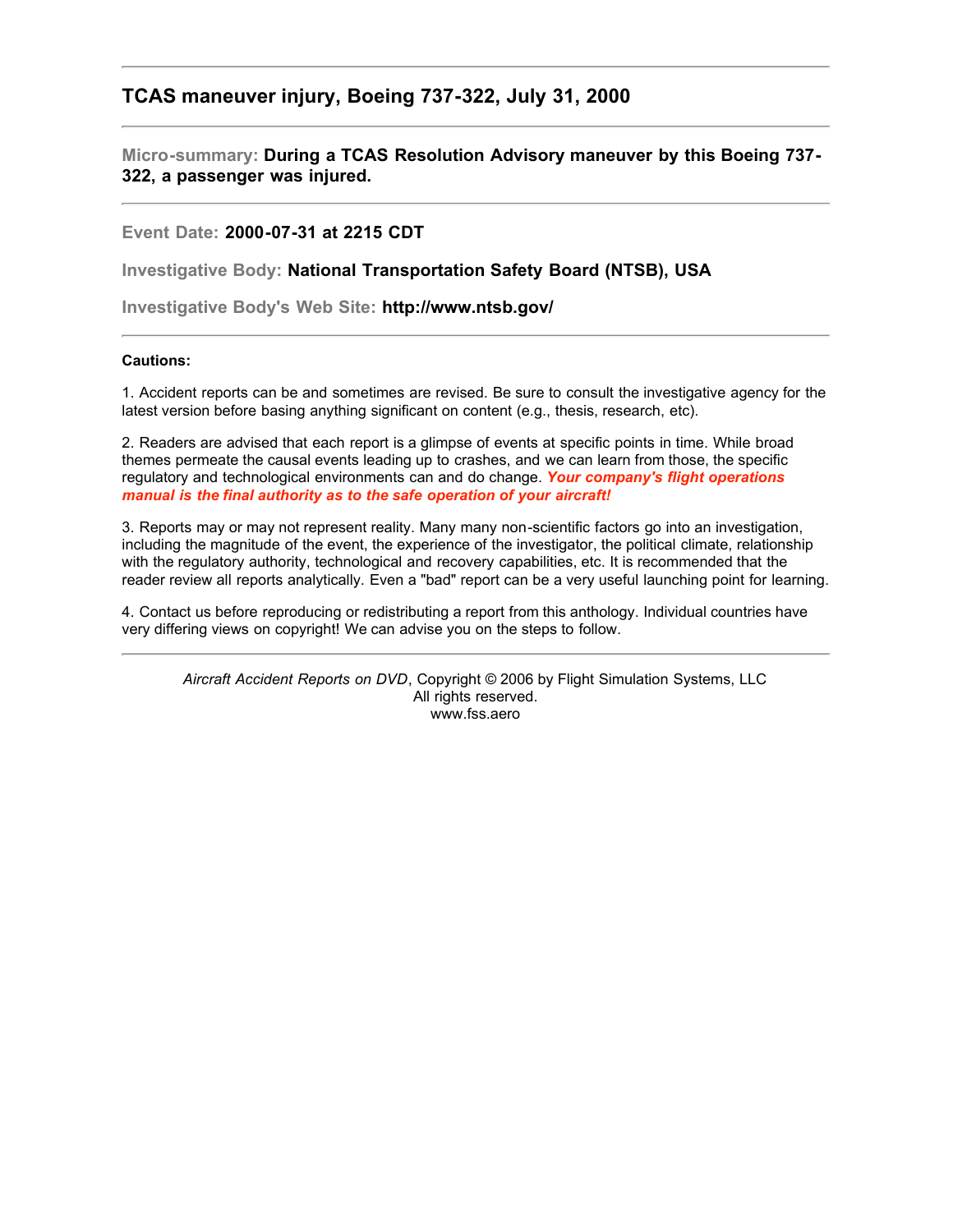| <b>FACTUAL REPORT</b><br>Most Critical Injury: Serious<br>Occurrence Date: 07/31/2000<br><b>AVIATION</b><br>Occurrence Type: Accident<br>Investigated By: NTSB<br>Location/Time<br><b>Local Time</b><br>Time Zone<br><b>Nearest City/Place</b><br>State<br>Zip Code<br><b>CHICAGO</b><br>IL.<br>60666<br>2215<br><b>CDT</b><br>Distance From Landing Facility:<br>Direction From Airport:<br>Airport Proximity: Unknown<br>Aircraft Information Summary<br>Aircraft Manufacturer<br>Model/Series<br>Type of Aircraft<br>Boeing<br>737-322<br>Airplane<br>Sightseeing Flight: No<br>Air Medical Transport Flight: No<br>Narrative<br>Brief narrative statement of facts, conditions and circumstances pertinent to the accident/incident:<br>On July 31, 2000, about 2215 central daylight time (cdt), a Boeing 737-322, N313UA, operated as<br>United Airlines flight #531 to Chicago, Illinois, piloted by an airline transport pilot-rated<br>captain and copilot, sustained a serious in-flight injury to one passenger, during an evasive<br>maneuver, following a Traffic Alert and Collision Avoidance System (TCAS) warning, approximately 20<br>minutes prior to landing. The 14 CFR Part 121 scheduled domestic passenger flight was operating on<br>an IFR flight plan. Visual meteorological conditions prevailed at the time of the accident. The 2<br>flight crewmembers, 3 flight attendants, and remaining 112 passengers were uninjured. The flight<br>originated from Boston General Edward Lawrence Logan International Airport, near Boston,<br>Massachusetts, at 2116 eastern daylight time and landed at Chicago O'Hare International Airport at<br>2235 cdt.<br>In his written statement, the captain stated, "In reference to the flight from Boston to Chicago I<br>do recall a several hour delay leaving Boston.<br>The delay was due to a radar outage and the<br>unimatic computer system going down. However, I have no recollection of any unusual events that<br>occurred during the remainder of the flight."<br>In his written statement, the copilot stated, "Passing approximately 15,000 feet on the arrival<br>into Chicago everything was normal, I was the Pilot Flying (PF), the autopilot was engaged, the<br>seat belt sign was on, and we were clear of clouds. However, shortly thereafter while continuing<br>our descent into Chicago, the Traffic Alert and Collision Avoidance System (TCAS) alerted us to a<br>potential conflict with an aural 'TRAFFIC, TRAFFIC' warning, the EHSI [Electronic Horizontal<br>Situation Indicator] displayed a visual warning as well. The captain and I both immediately<br>scanned outside in an attempt to visually acquire the traffic, though we were clear of clouds it | <b>NANSA</b><br>National Transportation Safety Board<br>NTSB ID: CHI00LA269<br>Aircraft Registration Number: N313UA |  |  |  |  |  |  |  |  |
|-----------------------------------------------------------------------------------------------------------------------------------------------------------------------------------------------------------------------------------------------------------------------------------------------------------------------------------------------------------------------------------------------------------------------------------------------------------------------------------------------------------------------------------------------------------------------------------------------------------------------------------------------------------------------------------------------------------------------------------------------------------------------------------------------------------------------------------------------------------------------------------------------------------------------------------------------------------------------------------------------------------------------------------------------------------------------------------------------------------------------------------------------------------------------------------------------------------------------------------------------------------------------------------------------------------------------------------------------------------------------------------------------------------------------------------------------------------------------------------------------------------------------------------------------------------------------------------------------------------------------------------------------------------------------------------------------------------------------------------------------------------------------------------------------------------------------------------------------------------------------------------------------------------------------------------------------------------------------------------------------------------------------------------------------------------------------------------------------------------------------------------------------------------------------------------------------------------------------------------------------------------------------------------------------------------------------------------------------------------------------------------------------------------------------------------------------------------------------------------------------------------------------------------------------------------------------------------------------------------------------------------------------------------------------------------------------------------------------------------------------------------------|---------------------------------------------------------------------------------------------------------------------|--|--|--|--|--|--|--|--|
|                                                                                                                                                                                                                                                                                                                                                                                                                                                                                                                                                                                                                                                                                                                                                                                                                                                                                                                                                                                                                                                                                                                                                                                                                                                                                                                                                                                                                                                                                                                                                                                                                                                                                                                                                                                                                                                                                                                                                                                                                                                                                                                                                                                                                                                                                                                                                                                                                                                                                                                                                                                                                                                                                                                                                                 |                                                                                                                     |  |  |  |  |  |  |  |  |
|                                                                                                                                                                                                                                                                                                                                                                                                                                                                                                                                                                                                                                                                                                                                                                                                                                                                                                                                                                                                                                                                                                                                                                                                                                                                                                                                                                                                                                                                                                                                                                                                                                                                                                                                                                                                                                                                                                                                                                                                                                                                                                                                                                                                                                                                                                                                                                                                                                                                                                                                                                                                                                                                                                                                                                 |                                                                                                                     |  |  |  |  |  |  |  |  |
|                                                                                                                                                                                                                                                                                                                                                                                                                                                                                                                                                                                                                                                                                                                                                                                                                                                                                                                                                                                                                                                                                                                                                                                                                                                                                                                                                                                                                                                                                                                                                                                                                                                                                                                                                                                                                                                                                                                                                                                                                                                                                                                                                                                                                                                                                                                                                                                                                                                                                                                                                                                                                                                                                                                                                                 |                                                                                                                     |  |  |  |  |  |  |  |  |
|                                                                                                                                                                                                                                                                                                                                                                                                                                                                                                                                                                                                                                                                                                                                                                                                                                                                                                                                                                                                                                                                                                                                                                                                                                                                                                                                                                                                                                                                                                                                                                                                                                                                                                                                                                                                                                                                                                                                                                                                                                                                                                                                                                                                                                                                                                                                                                                                                                                                                                                                                                                                                                                                                                                                                                 |                                                                                                                     |  |  |  |  |  |  |  |  |
|                                                                                                                                                                                                                                                                                                                                                                                                                                                                                                                                                                                                                                                                                                                                                                                                                                                                                                                                                                                                                                                                                                                                                                                                                                                                                                                                                                                                                                                                                                                                                                                                                                                                                                                                                                                                                                                                                                                                                                                                                                                                                                                                                                                                                                                                                                                                                                                                                                                                                                                                                                                                                                                                                                                                                                 |                                                                                                                     |  |  |  |  |  |  |  |  |
|                                                                                                                                                                                                                                                                                                                                                                                                                                                                                                                                                                                                                                                                                                                                                                                                                                                                                                                                                                                                                                                                                                                                                                                                                                                                                                                                                                                                                                                                                                                                                                                                                                                                                                                                                                                                                                                                                                                                                                                                                                                                                                                                                                                                                                                                                                                                                                                                                                                                                                                                                                                                                                                                                                                                                                 |                                                                                                                     |  |  |  |  |  |  |  |  |
|                                                                                                                                                                                                                                                                                                                                                                                                                                                                                                                                                                                                                                                                                                                                                                                                                                                                                                                                                                                                                                                                                                                                                                                                                                                                                                                                                                                                                                                                                                                                                                                                                                                                                                                                                                                                                                                                                                                                                                                                                                                                                                                                                                                                                                                                                                                                                                                                                                                                                                                                                                                                                                                                                                                                                                 |                                                                                                                     |  |  |  |  |  |  |  |  |
|                                                                                                                                                                                                                                                                                                                                                                                                                                                                                                                                                                                                                                                                                                                                                                                                                                                                                                                                                                                                                                                                                                                                                                                                                                                                                                                                                                                                                                                                                                                                                                                                                                                                                                                                                                                                                                                                                                                                                                                                                                                                                                                                                                                                                                                                                                                                                                                                                                                                                                                                                                                                                                                                                                                                                                 |                                                                                                                     |  |  |  |  |  |  |  |  |
|                                                                                                                                                                                                                                                                                                                                                                                                                                                                                                                                                                                                                                                                                                                                                                                                                                                                                                                                                                                                                                                                                                                                                                                                                                                                                                                                                                                                                                                                                                                                                                                                                                                                                                                                                                                                                                                                                                                                                                                                                                                                                                                                                                                                                                                                                                                                                                                                                                                                                                                                                                                                                                                                                                                                                                 |                                                                                                                     |  |  |  |  |  |  |  |  |
|                                                                                                                                                                                                                                                                                                                                                                                                                                                                                                                                                                                                                                                                                                                                                                                                                                                                                                                                                                                                                                                                                                                                                                                                                                                                                                                                                                                                                                                                                                                                                                                                                                                                                                                                                                                                                                                                                                                                                                                                                                                                                                                                                                                                                                                                                                                                                                                                                                                                                                                                                                                                                                                                                                                                                                 |                                                                                                                     |  |  |  |  |  |  |  |  |
|                                                                                                                                                                                                                                                                                                                                                                                                                                                                                                                                                                                                                                                                                                                                                                                                                                                                                                                                                                                                                                                                                                                                                                                                                                                                                                                                                                                                                                                                                                                                                                                                                                                                                                                                                                                                                                                                                                                                                                                                                                                                                                                                                                                                                                                                                                                                                                                                                                                                                                                                                                                                                                                                                                                                                                 |                                                                                                                     |  |  |  |  |  |  |  |  |
| was a dark evening and neither of us could spot the traffic. Almost immediately after the initial<br>Traffic Advisory (TA), a subsequent 'CLIMB, CLIMB, CLIMB' aural warning was issued at approximately<br>14,000 feet as well as visual warnings on the EHSI and the EADI [Electronic Attitude Director<br>I immediately disengaged the autopilot and began an initial pitch up to place the<br>Indicator].<br>airplane symbol on the outside of the red avoidance area on the EADI. At this point the Captain<br>took control of the airplane and increased the rate of rotation. The TCAS Resolution Advisory 'RA'<br>commanded a pitch attitude of approximately 5 degrees nose up. Within one minute the TCAS 'CLEAR<br>OF CONFLICT' aural warning was issued and the captain reestablished a descent while I notified ATC<br>[Air Traffic Control] of the RA and our resumption of the descent. ATC advised us that there was<br>no target on their radar. The captain then gave control of the aircraft back to me and I reengaged<br>The captain contacted the flight attendants to ascertain the condition of the<br>the autopilot.                                                                                                                                                                                                                                                                                                                                                                                                                                                                                                                                                                                                                                                                                                                                                                                                                                                                                                                                                                                                                                                                                                                                                                                                                                                                                                                                                                                                                                                                                                                                                                                                                   |                                                                                                                     |  |  |  |  |  |  |  |  |

*FACTUAL REPORT - AVIATION Page 1*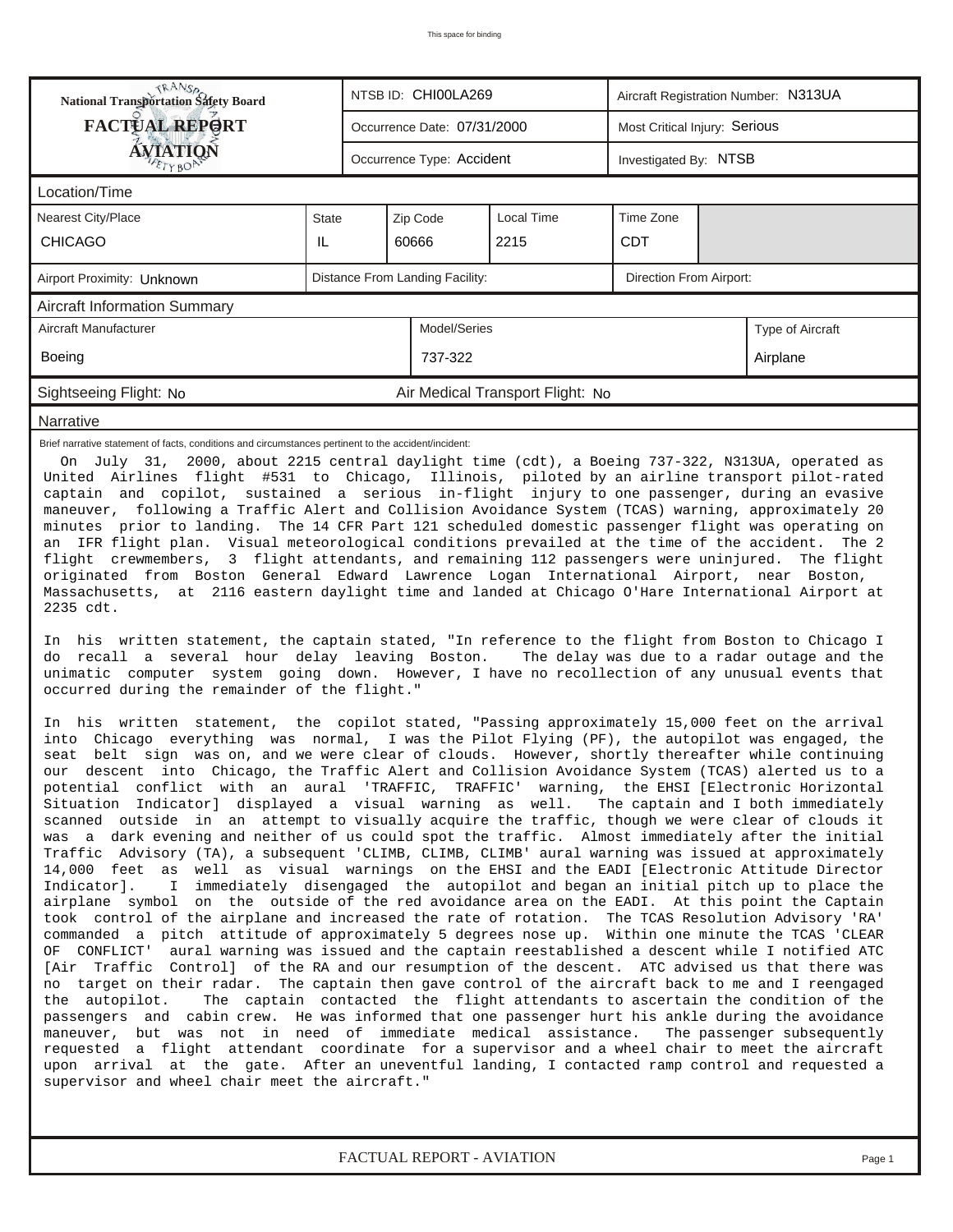| National Transportation Safety Board | NTSB ID: CHI00LA269         |  |  |  |  |
|--------------------------------------|-----------------------------|--|--|--|--|
| <b>FACTUAL REPORT</b>                | Occurrence Date: 07/31/2000 |  |  |  |  |
|                                      | Occurrence Type: Accident   |  |  |  |  |

## *Narrative (Continued)*

A flight attendant stated, "I was in the galley in the back (737) - seat belt sign was off - 2 gentleman were visiting with us - standing - the seat belt sign was turned on. We requested they be seated, [and] severe turbulence hit. I grabbed a hand hold in galley, but still fell. One gentleman was knocked to the ground, hitting, I believe his knee. He was sitting in the last row of coach seat D. He was very nice and kept saying he was fine. We had a CSR speak to him upon landing. He was complaining of some pain."

A United Airlines weather report summary stated, "Although the area was under the influence of low pressure, very little active weather was present. The available data does not support the presence of clear air turbulence. The only possibility of turbulence was associated with a few scattered showers along the route. Based on the ASD track/radar overlay, the flight passed near or over some of these showers in two locations - the southern tip of Lake Huron, and the eastern shore of Lake Michigan."

The doctor who treated the passenger stated, "Radiographs were take[n] 01 August 2000 and were significant for a left fibular fracture."

*FACTUAL REPORT - AVIATION Page 1a*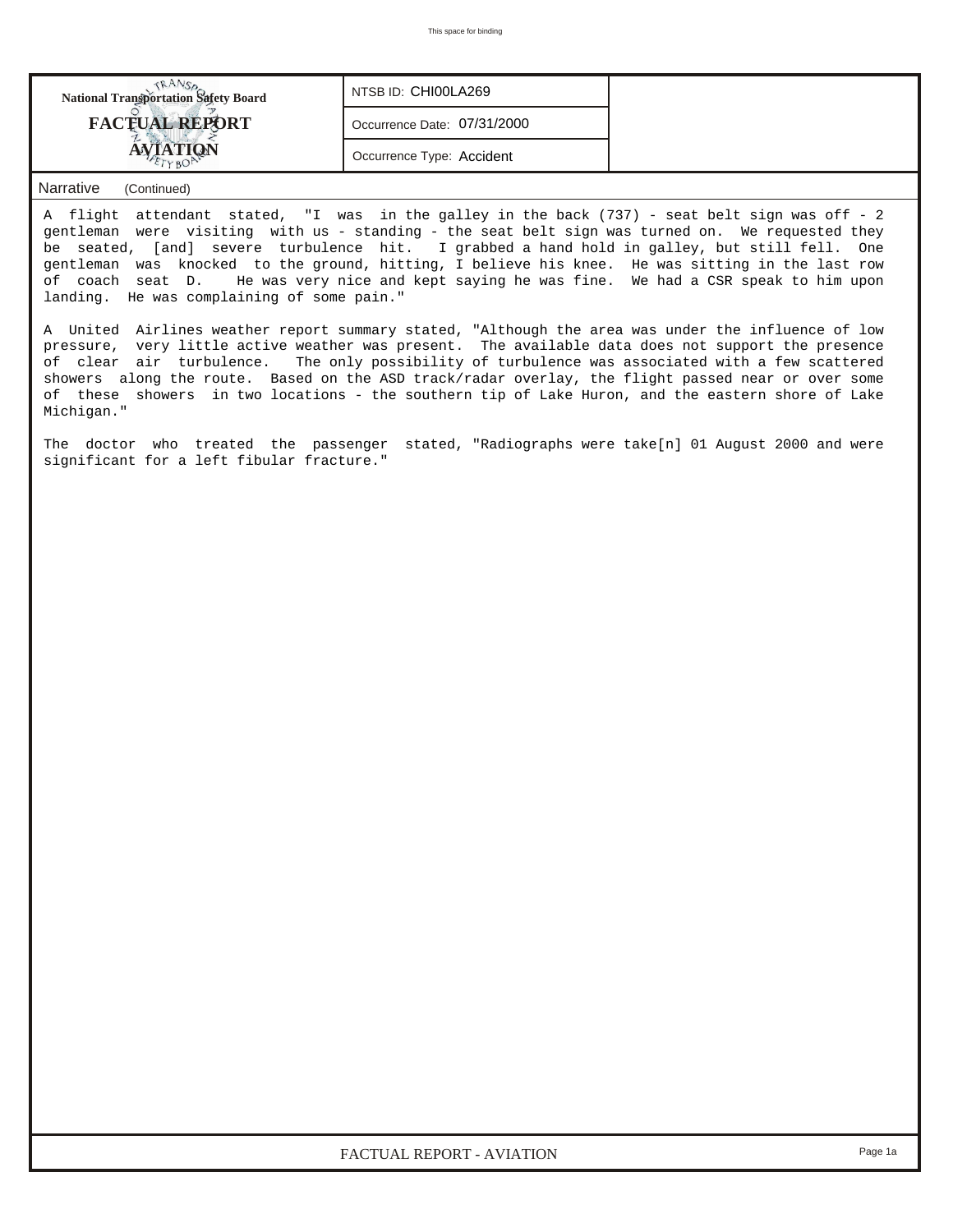| <b>National Transportation Safety Board</b>                                  |                                                              | NTSB ID: CHI00LA269         |                                                        |                                                            |  |            |             |                     |                           |               |              |  |
|------------------------------------------------------------------------------|--------------------------------------------------------------|-----------------------------|--------------------------------------------------------|------------------------------------------------------------|--|------------|-------------|---------------------|---------------------------|---------------|--------------|--|
| FACTUAL REPORT                                                               |                                                              | Occurrence Date: 07/31/2000 |                                                        |                                                            |  |            |             |                     |                           |               |              |  |
| <b>AVIATION</b>                                                              |                                                              |                             |                                                        |                                                            |  |            |             |                     |                           |               |              |  |
| Occurrence Type: Accident                                                    |                                                              |                             |                                                        |                                                            |  |            |             |                     |                           |               |              |  |
| Landing Facility/Approach Information<br><b>Airport Name</b>                 |                                                              |                             | Airport ID:                                            | <b>Airport Elevation</b>                                   |  |            | Runway Used |                     | Runway Length             |               | Runway Width |  |
|                                                                              |                                                              |                             | 0<br>Ft. MSL                                           |                                                            |  |            |             |                     |                           |               |              |  |
|                                                                              |                                                              |                             |                                                        |                                                            |  |            |             |                     |                           |               |              |  |
| Runway Surface Type:<br>Runway Surface Condition:                            |                                                              |                             |                                                        |                                                            |  |            |             |                     |                           |               |              |  |
|                                                                              |                                                              |                             |                                                        |                                                            |  |            |             |                     |                           |               |              |  |
| Type Instrument Approach: NONE                                               |                                                              |                             |                                                        |                                                            |  |            |             |                     |                           |               |              |  |
| VFR Approach/Landing:                                                        |                                                              |                             |                                                        |                                                            |  |            |             |                     |                           |               |              |  |
| Aircraft Information                                                         |                                                              |                             |                                                        |                                                            |  |            |             |                     |                           |               |              |  |
| Aircraft Manufacturer                                                        |                                                              |                             | Model/Series                                           |                                                            |  |            |             |                     |                           | Serial Number |              |  |
| Boeing                                                                       |                                                              |                             | 737-322                                                |                                                            |  |            |             |                     | 23674                     |               |              |  |
| Airworthiness Certificate(s): Transport                                      |                                                              |                             |                                                        |                                                            |  |            |             |                     |                           |               |              |  |
| Landing Gear Type: Retractable - Tricycle                                    |                                                              |                             |                                                        |                                                            |  |            |             |                     |                           |               |              |  |
| Homebuilt Aircraft? No                                                       | Certified Max Gross Wt.<br>Number of Seats: 113              |                             |                                                        |                                                            |  | 130000 LBS |             |                     | Number of Engines: 2      |               |              |  |
| Engine Type:<br>Turbo Fan                                                    |                                                              |                             |                                                        | Engine Manufacturer:<br>Model/Series:<br>CFM56-3C-1<br>Cfm |  |            |             |                     | Rated Power:<br>22000 LBS |               |              |  |
| - Aircraft Inspection Information                                            |                                                              |                             |                                                        |                                                            |  |            |             |                     |                           |               |              |  |
| Type of Last Inspection                                                      | Date of Last Inspection<br>Time Since Last Inspection        |                             |                                                        |                                                            |  |            |             | Airframe Total Time |                           |               |              |  |
| <b>Continuous Airworthiness</b><br>07/2000                                   |                                                              |                             |                                                        |                                                            |  |            |             | 262 Hours           |                           |               | 39238 Hours  |  |
| - Emergency Locator Transmitter (ELT) Information                            |                                                              |                             |                                                        |                                                            |  |            |             |                     |                           |               |              |  |
| ELT Installed?                                                               | <b>ELT Operated?</b><br>ELT Aided in Locating Accident Site? |                             |                                                        |                                                            |  |            |             |                     |                           |               |              |  |
| Owner/Operator Information                                                   |                                                              |                             |                                                        |                                                            |  |            |             |                     |                           |               |              |  |
| <b>Registered Aircraft Owner</b><br><b>Street Address</b><br>P.O. BOX 66100  |                                                              |                             |                                                        |                                                            |  |            |             |                     |                           |               |              |  |
| UNITED AIRLINES                                                              |                                                              |                             | City                                                   |                                                            |  |            |             |                     |                           | <b>State</b>  | Zip Code     |  |
|                                                                              |                                                              |                             | 60666<br><b>CHICAGO</b><br>IL<br><b>Street Address</b> |                                                            |  |            |             |                     |                           |               |              |  |
| Operator of Aircraft                                                         |                                                              |                             |                                                        | Same as Reg'd Aircraft Owner                               |  |            |             |                     |                           |               |              |  |
| Same as Reg'd Aircraft Owner                                                 |                                                              |                             |                                                        | City                                                       |  |            |             |                     |                           | <b>State</b>  | Zip Code     |  |
| Operator Designator Code: UALA<br>Operator Does Business As: UNITED AIRLINES |                                                              |                             |                                                        |                                                            |  |            |             |                     |                           |               |              |  |
| - Type of U.S. Certificate(s) Held:                                          |                                                              |                             |                                                        |                                                            |  |            |             |                     |                           |               |              |  |
| Air Carrier Operating Certificate(s): Flag Carrier/Domestic                  |                                                              |                             |                                                        |                                                            |  |            |             |                     |                           |               |              |  |
| Operating Certificate:<br>Operator Certificate:                              |                                                              |                             |                                                        |                                                            |  |            |             |                     |                           |               |              |  |
| Regulation Flight Conducted Under: Part 121: Air Carrier                     |                                                              |                             |                                                        |                                                            |  |            |             |                     |                           |               |              |  |
| Type of Flight Operation Conducted: Scheduled; Domestic; Passenger Only      |                                                              |                             |                                                        |                                                            |  |            |             |                     |                           |               |              |  |
| FACTUAL REPORT - AVIATION<br>Page 2                                          |                                                              |                             |                                                        |                                                            |  |            |             |                     |                           |               |              |  |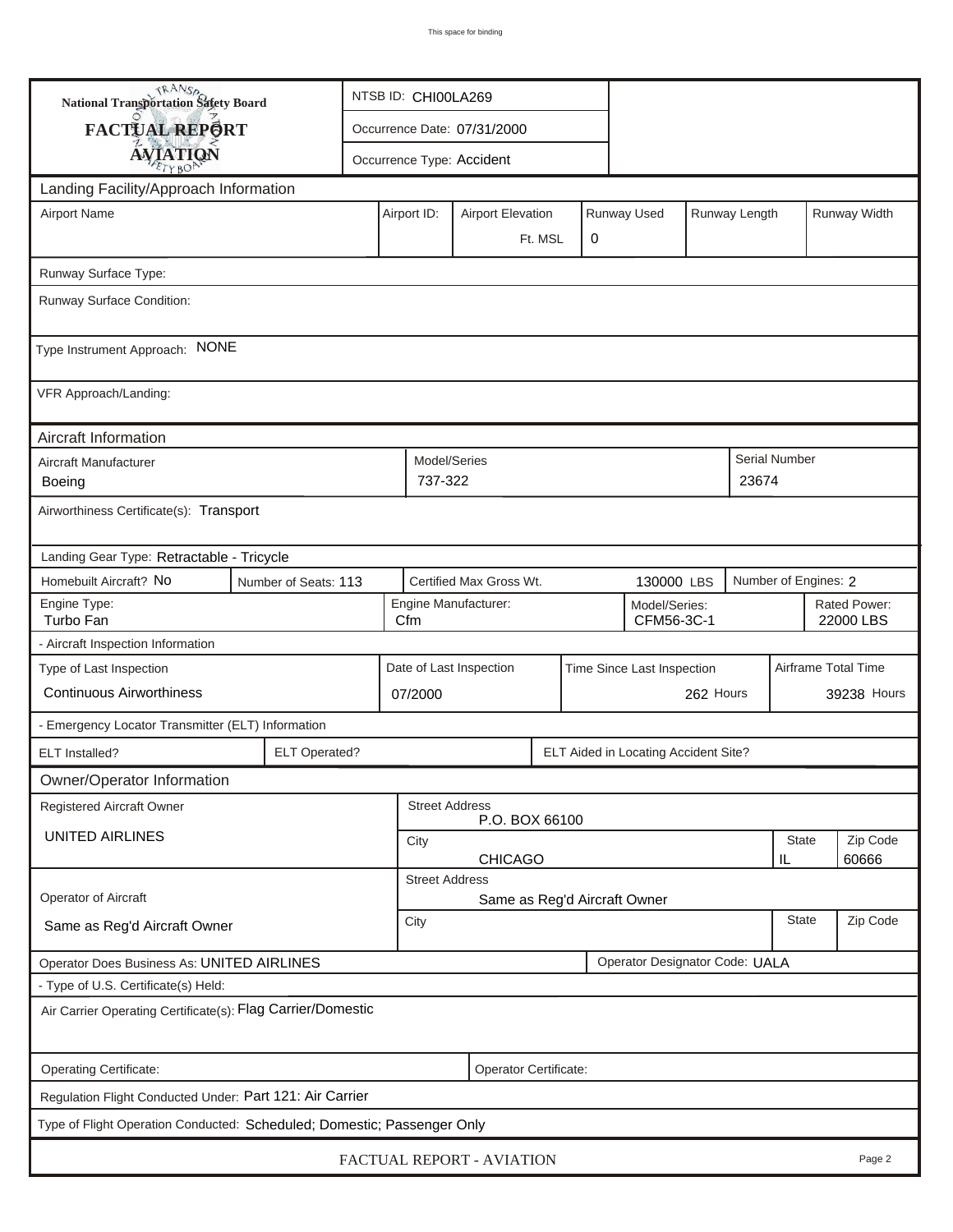| <b>National Transportation Safety Board</b>                                                                          |                                       |                        |                             | NTSB ID: CHI00LA269                        |      |              |            |                                        |  |              |                     |               |           |
|----------------------------------------------------------------------------------------------------------------------|---------------------------------------|------------------------|-----------------------------|--------------------------------------------|------|--------------|------------|----------------------------------------|--|--------------|---------------------|---------------|-----------|
| FACTUAL REPORT                                                                                                       |                                       |                        | Occurrence Date: 07/31/2000 |                                            |      |              |            |                                        |  |              |                     |               |           |
| <b>AVIATION</b>                                                                                                      |                                       |                        |                             | Occurrence Type: Accident                  |      |              |            |                                        |  |              |                     |               |           |
|                                                                                                                      |                                       |                        |                             |                                            |      |              |            |                                        |  |              |                     |               |           |
| <b>First Pilot Information</b><br>Name                                                                               |                                       |                        |                             |                                            | City |              |            |                                        |  | <b>State</b> |                     | Date of Birth |           |
|                                                                                                                      |                                       |                        |                             |                                            |      |              |            |                                        |  |              |                     |               | Age       |
| On File                                                                                                              |                                       |                        |                             |                                            |      |              |            |                                        |  |              |                     |               |           |
| Seat Occupied: Left<br>Principal Profession: Civilian Pilot<br>Certificate Number:<br>Sex: M                         |                                       |                        |                             |                                            |      |              |            |                                        |  |              |                     |               |           |
| Airline Transport; Flight Instructor; Flight Engineer<br>Certificate(s):                                             |                                       |                        |                             |                                            |      |              |            |                                        |  |              |                     |               |           |
| Airplane Rating(s):                                                                                                  | Multi-engine Land; Single-engine Land |                        |                             |                                            |      |              |            |                                        |  |              |                     |               |           |
| Rotorcraft/Glider/LTA: None                                                                                          |                                       |                        |                             |                                            |      |              |            |                                        |  |              |                     |               |           |
|                                                                                                                      |                                       |                        |                             |                                            |      |              |            |                                        |  |              |                     |               |           |
| Instrument Rating(s): Airplane<br>Airplane Multi-engine; Airplane Single-engine<br>Instructor Rating(s):             |                                       |                        |                             |                                            |      |              |            |                                        |  |              |                     |               |           |
| Type Rating/Endorsement for Accident/Incident Aircraft? Yes                                                          |                                       |                        |                             |                                            |      |              |            | <b>Current Biennial Flight Review?</b> |  |              |                     |               |           |
| Medical Cert.: Class 1<br>Medical Cert. Status: Valid Medical--no waivers/lim.<br>Date of Last Medical Exam: 06/2000 |                                       |                        |                             |                                            |      |              |            |                                        |  |              |                     |               |           |
|                                                                                                                      |                                       |                        |                             |                                            |      |              |            |                                        |  |              |                     |               |           |
| - Flight Time Matrix                                                                                                 | All A/C                               | This Make<br>and Model | Airplane<br>Single Engine   | Airplane<br>Night<br>Mult-Engine<br>Actual |      |              | Instrument | Rotorcraft<br>Simulated                |  | Glider       | Lighter<br>Than Air |               |           |
| <b>Total Time</b>                                                                                                    | 7672                                  | 3089                   |                             |                                            |      |              |            |                                        |  |              |                     |               |           |
| Pilot In Command(PIC)                                                                                                | 3089                                  |                        |                             |                                            |      |              |            |                                        |  |              |                     |               |           |
| Instructor                                                                                                           |                                       |                        |                             |                                            |      |              |            |                                        |  |              |                     |               |           |
| Last 90 Days                                                                                                         |                                       | 207                    |                             |                                            |      |              |            |                                        |  |              |                     |               |           |
| Last 30 Days<br>Last 24 Hours                                                                                        |                                       | 61<br>8                |                             |                                            |      |              |            |                                        |  |              |                     |               |           |
| Seatbelt Used? Yes                                                                                                   |                                       |                        |                             | Toxicology Performed? No                   |      |              |            |                                        |  |              |                     |               |           |
| Second Pilot? Yes<br>Shoulder Harness Used? Yes                                                                      |                                       |                        |                             |                                            |      |              |            |                                        |  |              |                     |               |           |
|                                                                                                                      |                                       |                        |                             |                                            |      |              |            |                                        |  |              |                     |               |           |
| Flight Plan/Itinerary<br>Type of Flight Plan Filed: IFR                                                              |                                       |                        |                             |                                            |      |              |            |                                        |  |              |                     |               |           |
| Departure Point                                                                                                      |                                       |                        |                             |                                            |      |              |            |                                        |  |              |                     |               | Time Zone |
|                                                                                                                      |                                       |                        |                             |                                            |      | <b>State</b> |            | Airport Identifier                     |  |              | Departure Time      |               |           |
| <b>BOS</b><br>2116<br><b>BOSTON</b><br>МA                                                                            |                                       |                        |                             |                                            |      |              | <b>EDT</b> |                                        |  |              |                     |               |           |
| <b>Destination</b><br>Airport Identifier<br><b>State</b>                                                             |                                       |                        |                             |                                            |      |              |            |                                        |  |              |                     |               |           |
| Same as Accident/Incident Location<br>ORD                                                                            |                                       |                        |                             |                                            |      |              |            |                                        |  |              |                     |               |           |
| Type of Clearance: IFR                                                                                               |                                       |                        |                             |                                            |      |              |            |                                        |  |              |                     |               |           |
| Class E<br>Type of Airspace:                                                                                         |                                       |                        |                             |                                            |      |              |            |                                        |  |              |                     |               |           |
| Weather Information                                                                                                  |                                       |                        |                             |                                            |      |              |            |                                        |  |              |                     |               |           |
| Source of Briefing:<br>Company                                                                                       |                                       |                        |                             |                                            |      |              |            |                                        |  |              |                     |               |           |
| Method of Briefing:                                                                                                  |                                       |                        |                             |                                            |      |              |            |                                        |  |              |                     |               |           |
| FACTUAL REPORT - AVIATION<br>Page 3                                                                                  |                                       |                        |                             |                                            |      |              |            |                                        |  |              |                     |               |           |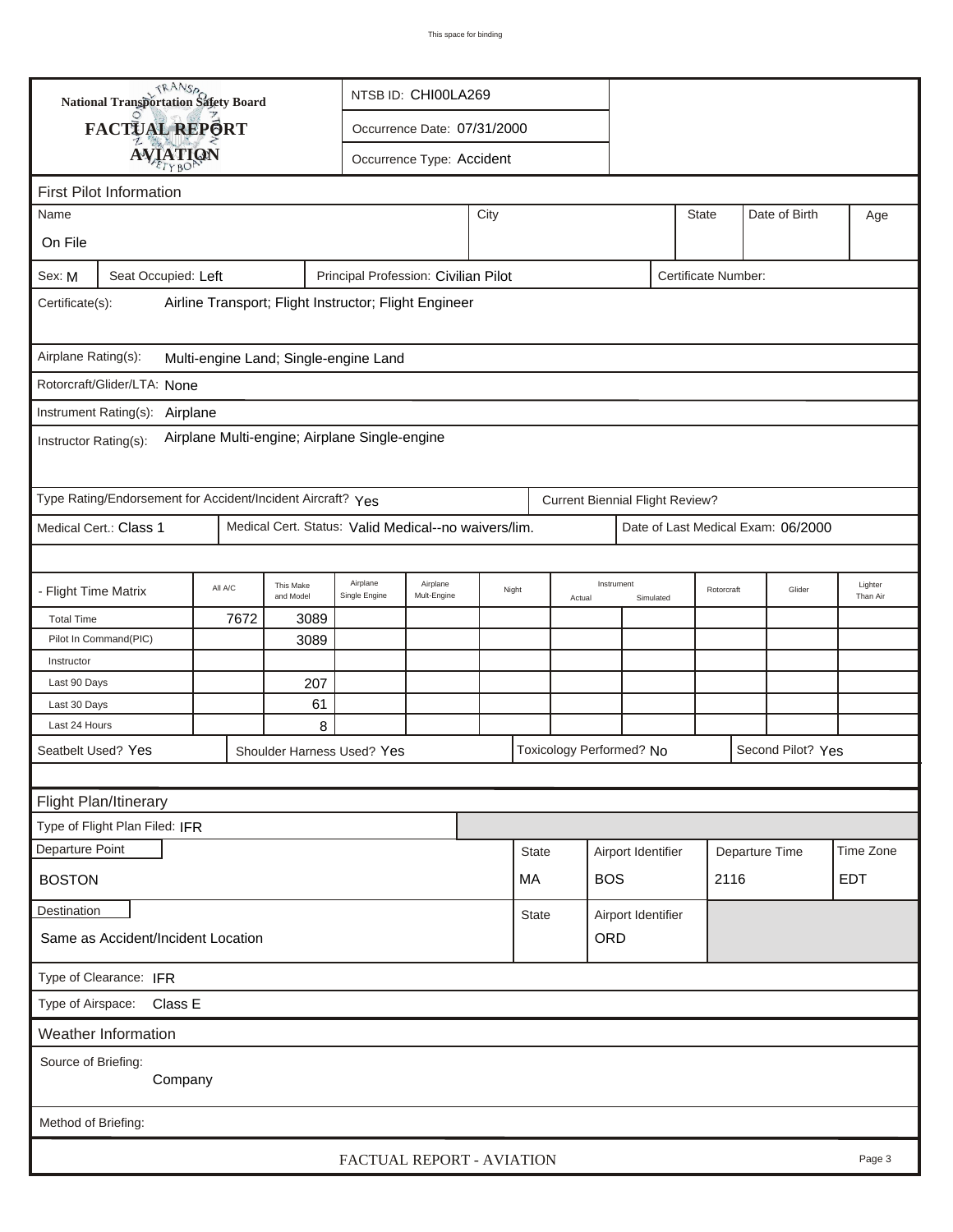| <b>National Transportation Safety Board</b><br>FACTUAL REPORT<br>Occurrence Date: 07/31/2000<br><b>AVIATION</b><br>Occurrence Type: Accident<br>Weather Information<br>WOF ID<br><b>Observation Time</b><br>Time Zone<br><b>WOF Elevation</b><br>WOF Distance From Accident Site<br>Direction From Accident Site<br>ORD<br>2156<br><b>CDT</b><br>658 Ft. MSL<br>0 NM<br>0 Deg. Mag.<br>Sky/Lowest Cloud Condition: Scattered<br>2400 Ft. AGL<br>Condition of Light: Night/Dark<br>3300 Ft. AGL<br>Lowest Ceiling: Broken<br>10<br><b>SM</b><br>Altimeter:<br>29.00<br>Visibility:<br>70 °C<br>Dew Point:<br>66 °C<br>Wind Direction: 300<br>Temperature:<br>Density Altitude:<br>Wind Speed: 7<br>Gusts:<br>Weather Condtions at Accident Site: Visual Conditions<br>Visibility (RVR):<br>Visibility (RVV)<br>$\pmb{0}$<br>0<br>Ft.<br>SM<br>Intensity of Precipitation: Unknown<br>Restrictions to Visibility: None<br>None<br>Type of Precipitation:<br><b>Accident Information</b><br>Aircraft Damage: None<br>Aircraft Fire: None<br>Aircraft Explosion None<br>Classification: U.S. Registered/U.S. Soil<br><b>TOTAL</b><br>- Injury Summary Matrix<br>Serious<br>Fatal<br>Minor<br>None<br><b>First Pilot</b><br>1<br>Second Pilot<br>$\mathbf 1$ | "Hg<br>Ft. |
|---------------------------------------------------------------------------------------------------------------------------------------------------------------------------------------------------------------------------------------------------------------------------------------------------------------------------------------------------------------------------------------------------------------------------------------------------------------------------------------------------------------------------------------------------------------------------------------------------------------------------------------------------------------------------------------------------------------------------------------------------------------------------------------------------------------------------------------------------------------------------------------------------------------------------------------------------------------------------------------------------------------------------------------------------------------------------------------------------------------------------------------------------------------------------------------------------------------------------------------------------------|------------|
|                                                                                                                                                                                                                                                                                                                                                                                                                                                                                                                                                                                                                                                                                                                                                                                                                                                                                                                                                                                                                                                                                                                                                                                                                                                         |            |
|                                                                                                                                                                                                                                                                                                                                                                                                                                                                                                                                                                                                                                                                                                                                                                                                                                                                                                                                                                                                                                                                                                                                                                                                                                                         |            |
|                                                                                                                                                                                                                                                                                                                                                                                                                                                                                                                                                                                                                                                                                                                                                                                                                                                                                                                                                                                                                                                                                                                                                                                                                                                         |            |
|                                                                                                                                                                                                                                                                                                                                                                                                                                                                                                                                                                                                                                                                                                                                                                                                                                                                                                                                                                                                                                                                                                                                                                                                                                                         |            |
|                                                                                                                                                                                                                                                                                                                                                                                                                                                                                                                                                                                                                                                                                                                                                                                                                                                                                                                                                                                                                                                                                                                                                                                                                                                         |            |
|                                                                                                                                                                                                                                                                                                                                                                                                                                                                                                                                                                                                                                                                                                                                                                                                                                                                                                                                                                                                                                                                                                                                                                                                                                                         |            |
|                                                                                                                                                                                                                                                                                                                                                                                                                                                                                                                                                                                                                                                                                                                                                                                                                                                                                                                                                                                                                                                                                                                                                                                                                                                         |            |
|                                                                                                                                                                                                                                                                                                                                                                                                                                                                                                                                                                                                                                                                                                                                                                                                                                                                                                                                                                                                                                                                                                                                                                                                                                                         |            |
|                                                                                                                                                                                                                                                                                                                                                                                                                                                                                                                                                                                                                                                                                                                                                                                                                                                                                                                                                                                                                                                                                                                                                                                                                                                         |            |
|                                                                                                                                                                                                                                                                                                                                                                                                                                                                                                                                                                                                                                                                                                                                                                                                                                                                                                                                                                                                                                                                                                                                                                                                                                                         |            |
|                                                                                                                                                                                                                                                                                                                                                                                                                                                                                                                                                                                                                                                                                                                                                                                                                                                                                                                                                                                                                                                                                                                                                                                                                                                         |            |
|                                                                                                                                                                                                                                                                                                                                                                                                                                                                                                                                                                                                                                                                                                                                                                                                                                                                                                                                                                                                                                                                                                                                                                                                                                                         |            |
|                                                                                                                                                                                                                                                                                                                                                                                                                                                                                                                                                                                                                                                                                                                                                                                                                                                                                                                                                                                                                                                                                                                                                                                                                                                         |            |
|                                                                                                                                                                                                                                                                                                                                                                                                                                                                                                                                                                                                                                                                                                                                                                                                                                                                                                                                                                                                                                                                                                                                                                                                                                                         |            |
|                                                                                                                                                                                                                                                                                                                                                                                                                                                                                                                                                                                                                                                                                                                                                                                                                                                                                                                                                                                                                                                                                                                                                                                                                                                         |            |
|                                                                                                                                                                                                                                                                                                                                                                                                                                                                                                                                                                                                                                                                                                                                                                                                                                                                                                                                                                                                                                                                                                                                                                                                                                                         |            |
|                                                                                                                                                                                                                                                                                                                                                                                                                                                                                                                                                                                                                                                                                                                                                                                                                                                                                                                                                                                                                                                                                                                                                                                                                                                         |            |
|                                                                                                                                                                                                                                                                                                                                                                                                                                                                                                                                                                                                                                                                                                                                                                                                                                                                                                                                                                                                                                                                                                                                                                                                                                                         |            |
|                                                                                                                                                                                                                                                                                                                                                                                                                                                                                                                                                                                                                                                                                                                                                                                                                                                                                                                                                                                                                                                                                                                                                                                                                                                         |            |
|                                                                                                                                                                                                                                                                                                                                                                                                                                                                                                                                                                                                                                                                                                                                                                                                                                                                                                                                                                                                                                                                                                                                                                                                                                                         |            |
|                                                                                                                                                                                                                                                                                                                                                                                                                                                                                                                                                                                                                                                                                                                                                                                                                                                                                                                                                                                                                                                                                                                                                                                                                                                         |            |
| <b>Student Pilot</b>                                                                                                                                                                                                                                                                                                                                                                                                                                                                                                                                                                                                                                                                                                                                                                                                                                                                                                                                                                                                                                                                                                                                                                                                                                    |            |
| Flight Instructor                                                                                                                                                                                                                                                                                                                                                                                                                                                                                                                                                                                                                                                                                                                                                                                                                                                                                                                                                                                                                                                                                                                                                                                                                                       |            |
| <b>Check Pilot</b>                                                                                                                                                                                                                                                                                                                                                                                                                                                                                                                                                                                                                                                                                                                                                                                                                                                                                                                                                                                                                                                                                                                                                                                                                                      |            |
| <b>Flight Engineer</b>                                                                                                                                                                                                                                                                                                                                                                                                                                                                                                                                                                                                                                                                                                                                                                                                                                                                                                                                                                                                                                                                                                                                                                                                                                  |            |
| $\overline{3}$<br>3<br>Cabin Attendants                                                                                                                                                                                                                                                                                                                                                                                                                                                                                                                                                                                                                                                                                                                                                                                                                                                                                                                                                                                                                                                                                                                                                                                                                 |            |
| Other Crew                                                                                                                                                                                                                                                                                                                                                                                                                                                                                                                                                                                                                                                                                                                                                                                                                                                                                                                                                                                                                                                                                                                                                                                                                                              |            |
| 1<br>Passengers<br>112<br>113                                                                                                                                                                                                                                                                                                                                                                                                                                                                                                                                                                                                                                                                                                                                                                                                                                                                                                                                                                                                                                                                                                                                                                                                                           |            |
| - TOTAL ABOARD -<br>$\mathbf{1}$<br>117<br>118                                                                                                                                                                                                                                                                                                                                                                                                                                                                                                                                                                                                                                                                                                                                                                                                                                                                                                                                                                                                                                                                                                                                                                                                          |            |
| Other Ground<br>0<br>0<br>0<br>0                                                                                                                                                                                                                                                                                                                                                                                                                                                                                                                                                                                                                                                                                                                                                                                                                                                                                                                                                                                                                                                                                                                                                                                                                        |            |
| - GRAND TOTAL -<br>0<br>1<br>0<br>117<br>118                                                                                                                                                                                                                                                                                                                                                                                                                                                                                                                                                                                                                                                                                                                                                                                                                                                                                                                                                                                                                                                                                                                                                                                                            |            |